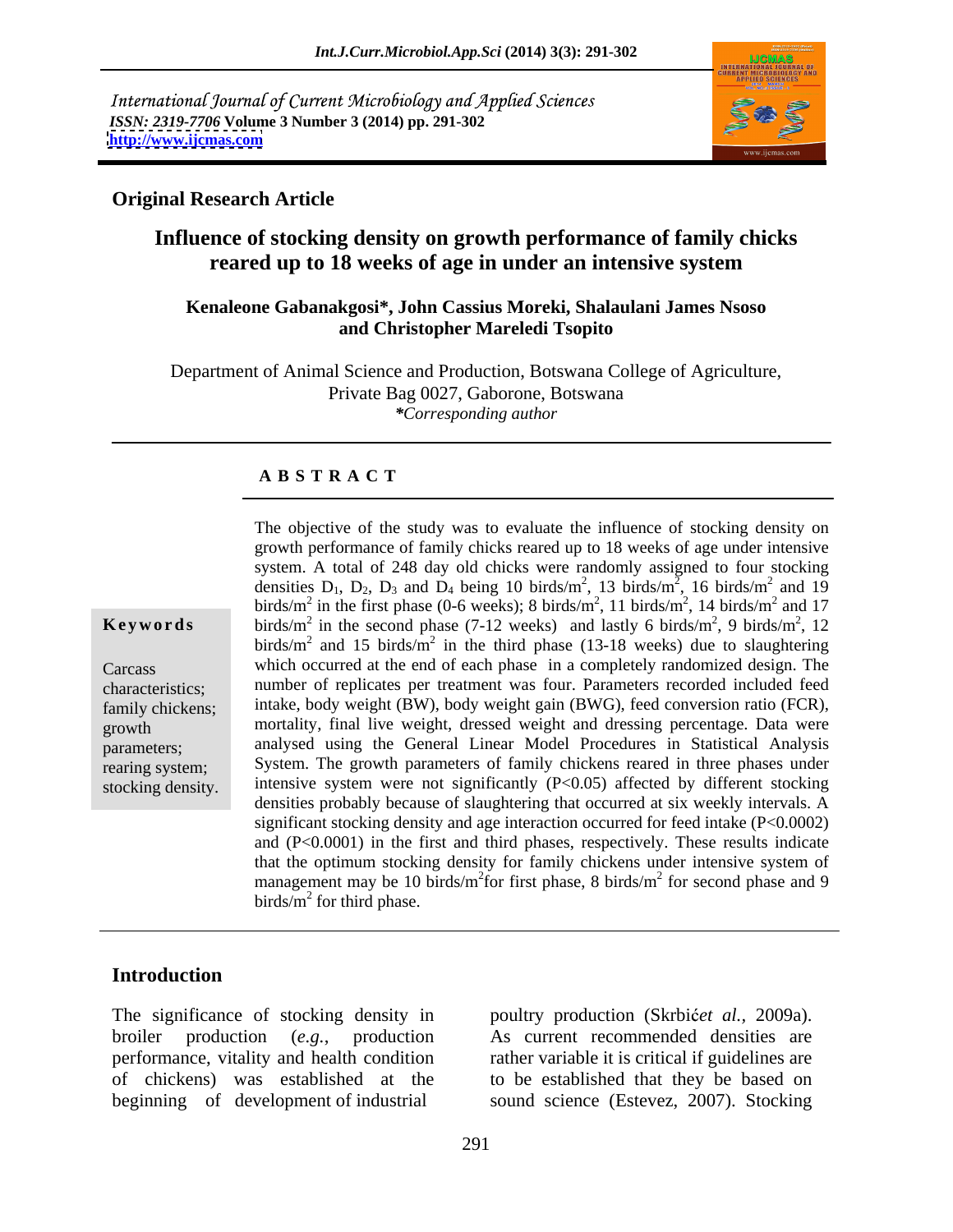be obtained as the number of birds per unit space increases.

In broiler production, stocking density that is floor surface per chicken is a very Location important welfare factor which directly and indirectly influences and determines the level of growth of chicken body weight (BW) (Skrbićet al., 2009b). Profitability Guinea Fowl Unit in Sebele at 24° 33' S, can be realized by efficient management 24º 54 E at an altitude of 994 m above sea of floor space. Poultry producers tend to level (Aganga and Omphile, 2000).The increase the number of birds per unit of space in order to reduce housing, August 2013. An open open-sided poultry equipment, and labour costs per unit of house with concrete floors and roofed with space. According to Estevez (2007), the negative consequences of high stocking density include reduced final BW, feed **Design of the study** intake and FCR, and greater incidences of foot-pad dermatitis, scratches, bruising, A total of 248 day old chicks were health and welfare of broilers is intensive system. A completely

Family poultry encompasses the wide variety of small-scale poultry production reduced to  $D_1$  (6 birds/m<sup>2</sup>),  $D_2$  (9 2014). Family chickens are usually kept in due to slaughtering which occurred at the

density has critical implications for the stocking densities on performance of broiler industry because higher returns can family chickens up to 18 weeks of age under intensive system.

# **Materials and Methods**

# **Location**

The experiment was carried out at Botswana College of Agriculture (BCA) study lasted for 18 weeks from April to corrugated iron sheets was used.

# **Design of the study**

poorer feathering and condemnations. obtained from a local farmer in Gaborone Research consistently indicates that the and reared up to 18 weeks of age under compromised if space allowances drop randomized design (CRD) was employed below  $0.0625$  to  $0.07$  m<sup>2</sup>/bird (equivalent in this experiment. Birds were randomly to 34 to 38 kg/m<sup>2</sup>) depending on final BW allocated to four stocking densities ) depending on final BW allocated to four stocking densities (Estevez, 2007). (treatments) with each treatment having The negative consequences of stocking  $D_3$  (16 birds/m<sup>2</sup>) and  $D_4$  (19 birds/m<sup>2</sup>) in density and the quest for profitability the first phase (0-6 weeks). Thereafter, necessitate the evaluation of optimum stocking density was reduced to  $D_1$  (8 density allowances for various species of birds/m<sup>2</sup>),  $D_2$  (11 birds/m<sup>2</sup>),  $D_3$  (14 poultry, especially family chickens. birds/m<sup>2</sup>) and  $D_4$  (17 birds/m<sup>2</sup>) in the systems found in rural and peri-urban birds/m<sup>2</sup>),  $D_3$  (12 birds/m<sup>2</sup>) and  $D_4$  (15 areas of developing countries  $(FAO, \text{birds/m}^2)$  in the third phase (13-18 weeks). places of varying sizes in owners' homes end of each phase. Each rearing phase with some chickens being widely spaced lasted for six weeks. Stocking density  $D_1$ while others are crowded. These varying  $(10, 8 \text{ and } 6 \text{ birds/m}^2)$  served as control. stocking densities affect productivity of Stocking density selection was based on family chickens.Therefore, this study was previous studies of Beg *et al* (2011) and carried out to investigate the effect of Tayeb *et al* (2011) who found stocking intensive system. A completely four replicates. The stocking densities<br>were  $D_1$  (10 birds/m<sup>2</sup>),  $D_2$  (13 birds/m<sup>2</sup>), were  $D_1$  (10 birds/m<sup>2</sup>),  $D_2$  (13 birds/m<sup>2</sup>), <sup>2</sup>) D  $(12 \text{ bind}_2/\text{m}^2)$ ),  $D_2$  (13 birds/m<sup>2</sup>),  $2\lambda$ ), ) and  $D_4$  (19 birds/m<sup>2</sup>) in  $^{2}$  in  $)$  in ),  $D_2$  (11 birds/m<sup>2</sup>),  $D_3$  (14  $^{2}$  D  $(14)$ ),  $D_3$  (14) ) and  $D_4$  (17 birds/m<sup>2</sup>) in the  $^{2}$  in the ) in the second phase (7-12 weeks). and further reduced to  $D_1$  (6 birds/m<sup>2</sup>),  $D_2$  (9  $^{2}$  D. (0 ),  $D_2$  (9 ),  $D_3$  (12 birds/m<sup>2</sup>) and  $D_4$  (15  $^{2}$  and D  $(15$ ) and  $D_4$  (15 birds/ $(m<sup>2</sup>)$  in the third phase (13-18 weeks).<br>due to slaughtering which occurred at the ) served as control.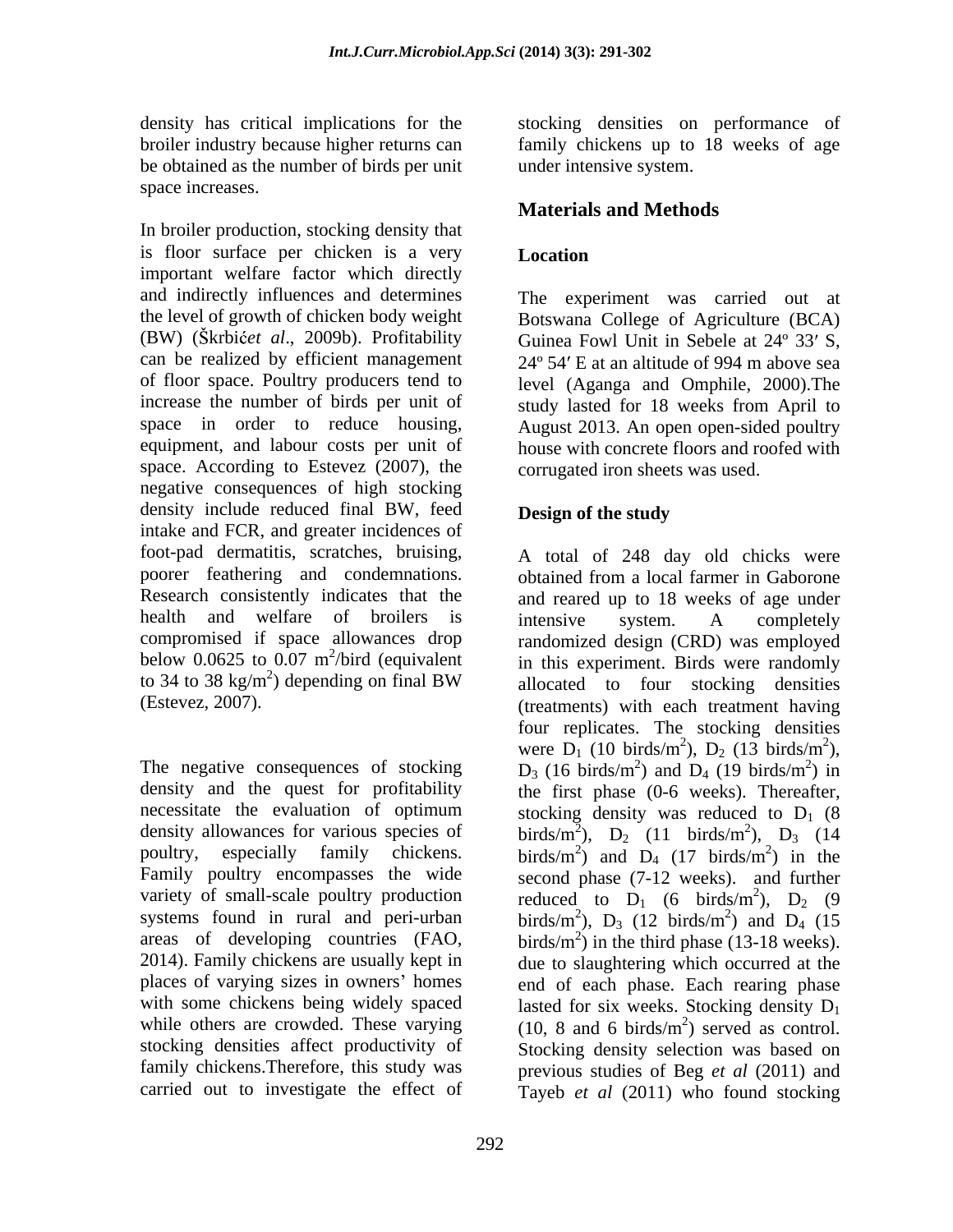density of 10 birds/ $m^2$  is to be ideal for recorded weekly in each replicate using an broilers in Bangladesh and Duhok region.

randomly distributed to four groups of different stocking densities. Each pen was 1 m 2 . In each treatment, replicate birds Feed intake (FI) is the ratio between the were assigned identification numbers and total quantity of feed consumed (QFC) on then wing banded. The chicks were kept a given period over the number of subjects under deep litter management system in a house with windows for ventilation. Each pen was equipped with an electric brooder, feeder, drinker and an automatic drinker.

Data collection was done following two weeks (0-2 weeks of age) of acclimatization of chicks to experimental diets. Data were collected from 3 to 18 total weight of birds (TWB) in a given

### **Experimental diets**

Birds were fed commercial broiler starter diet (0 to 6 weeks), commercial broiler grower diet (7 to 12 weeks) and commercial broiler finisher diet (13 to 18 the difference between the average weeks). Commercial broiler diets were obtained from retail shops in Gaborone. Feed and water were provided *ad libitum* throughout the experimental period. Birds in each replicate were group fed. Feed intake was measured by giving pre- Feed conversion ratio was determined by weighed feed allocated to each replicate dividing total feed intake by total BWG group throughout the week and then (Ratsaka *et al*., 2012). Mortality was weighing back all the refusals at the end of recorded daily and calculated as the ratio the week. Pen body weights were also

### **Data collection procedure**

Feeds fed to birds and refusals were

**Experimental birds and their**  intake (grams). Performance parameters **management** measured included average feed intake, Prior to the start of the experiment all mortality, dressed weight and dressing chicks were individually weighed and percentage. Data were calculated using the electronic balance to the nearest .01g throughout the experimental period. The difference between feed given and left over feeds was used to calculate feed average BW, average BWG, FCR, formulae given by Djakalia *et al* (2011):

fed (NSF) on the same period.

$$
FI\left[\frac{g}{d_{\text{day}}}\right] = \frac{QFC\left(\frac{g}{d_{\text{day}}}\right)}{NSF}
$$

weeks of age. **flock** and the number of birds (NB) of this Body weight (BW) is the ratio between total weight of birds (TWB) in a given flock:

$$
\mathrm{BW}(g){=}\frac{\mathrm{TWB}\left( g\right) }{\mathrm{NB}}
$$

Average weight gain (AWG) represents weight of the current week (AWc) and that of the previous week (AWp). It was determined using the formula,  $AWG =$  $AWc - Awp$ 

recorded weekly. the initial total number of birds in the between the number of the dying birds and flock multiplied by 100.

At 6, 12 and 18 weeks of age, 2 birds from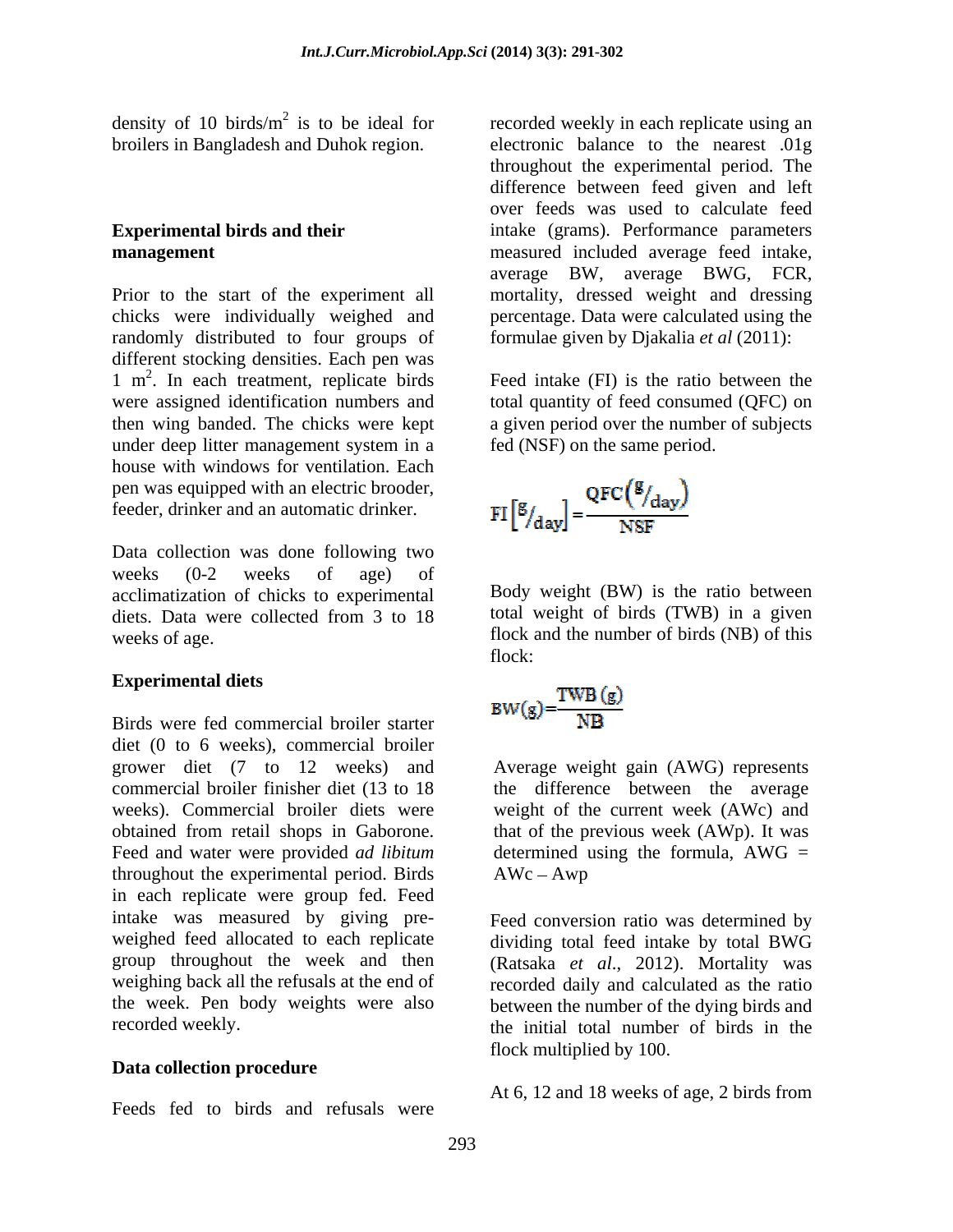each replicate were randomly selected and stocking densities for all phases feed

differences between treatment means for  $at$  11.9 birds/m<sup>2</sup> stocking density

Statistical model:  $Y_{ijk} = \mu + \tau_i + \gamma_j + (\tau \gamma)_{ij}$ 

experimental unit (eu) with  $j<sup>th</sup>$  treatment

 $\tau_i = i^{\text{th}}$  Stocking density's effects on family

 $\delta_{ijk}$  = Error ijk<sup>th</sup>eu ~N(0,  $\sigma^2_{\delta}$ )

Feed intake in the second phase did not vary across the rearing period while it significantly increased with the rearing period in all densities in the first and third phases (Tables 1 to 3). Among the

sacrificed by stunning at the BCA intake was not significantly different. slaughter house and carcass weight However, the highest feed intake was determined using an electronic balance recorded in  $D_1$  (308.71 g) at week 4 in the scale with accuracy 0.001 g.  $\qquad \qquad$  first phase; in D<sub>1</sub> (601.96 g) at week 8 in **Statistical analysis** week 18 in the third phase. Stocking A General Linear Model (GLM) procedure because of slaughtering which was done at of Statistical Analysis Systems SAS (9.1) the end of each phase. In agreement Inc. (2002-2003) was used to estimate the Feddes *et al* (2002) found that birds reared different stocking densities. Dunnett's consumed the least feed (2,993 g/bird) mean test was used to separate Least compared to those at  $14.3$  birds/m<sup>2</sup> which Square Means. Significance was declared consumed most feed (3,183 g/bird). These at P<0.05. The following model was used: results are in disagreement with Iyasere *et*   $\tau_{ijk} = \mu + \tau_i + \gamma_j + (\tau \gamma)_{ij}$  stocking density reduces feed intake.<br>Similarly Tong at al (2012) observed that i Similarly, Tong *et al* (2012) observed that  $+ \gamma_j + (\tau \gamma)_{ij}$  stocking density reduces feed intake.  $+\delta$ <sub>ijk</sub> under three stocking densities (12.5, 17.5) Where:  $y_{ijk}$ =Response variable from i<sup>th</sup> significantly in each period as stocking <sup>th</sup> significantly in each period as stocking  $\mu$  = General mean effect significantly higher feed intake in birds  $\frac{1}{2}$  birds/m<sup>2</sup>. In this study, significant stocking chickens growth density and age interaction occurred for  $j=j<sup>th</sup>$  age effects on family chickens feed intake  $(P<0.0002)$  and  $(P<0.0001)$  in growth the contract of the contract of the contract of the contract of the contract of the contract of the contract of the contract of the contract of the contract of the contract of the contract of the contract of the con  $(\tau \gamma)_{ij} = i j^{th}$  stocking density and age declined with increased stocking density. <sup>th</sup> stocking density and age declined with increased stocking density. interaction and the contraction of the first state of the first state of the first state of the first state of the first state of the first state of the first state of the first state of the first state of the first state ijk and the sammonia level which occurs under heavily ) increased heat stress and increased **Results and Discussion Results and Discussion Results and Discussion Feed intake Example 1 Competition** between birds to get to the the second phase and in  $D_1$  (789.47 g) at density did not affect average feed intake at 11.9 birds/ $m^2$  stocking density  $\frac{2}{3}$  etcoking density stocking density  $\frac{2}{\text{which}}$ which **with** *al* (2012) who found that increased and  $22.5$  birds/m<sup>2</sup>) feed intake decreased ) feed intake decreased density increased. On the contrary, Nahashon *et al* (2009) observed raised at stocking density of 10.7 birds/m<sup>2</sup>compared to 15.6, 13.6, and 12 feed intake (P<0.0002) and (P<0.0001) in the first and third phases, respectively. The current results indicate that feed intake Anon (2013) attributed the decline in feed intake to restricted access to the feed, stocked birds. Also, the physical access to feeders is probably limited due to increased stocking density, as well as, the feeder (Abudabos *et al*., 2013).

# **Body weight and body weight gain**

Body weight increased significantly (P<0.05) over time in all the phases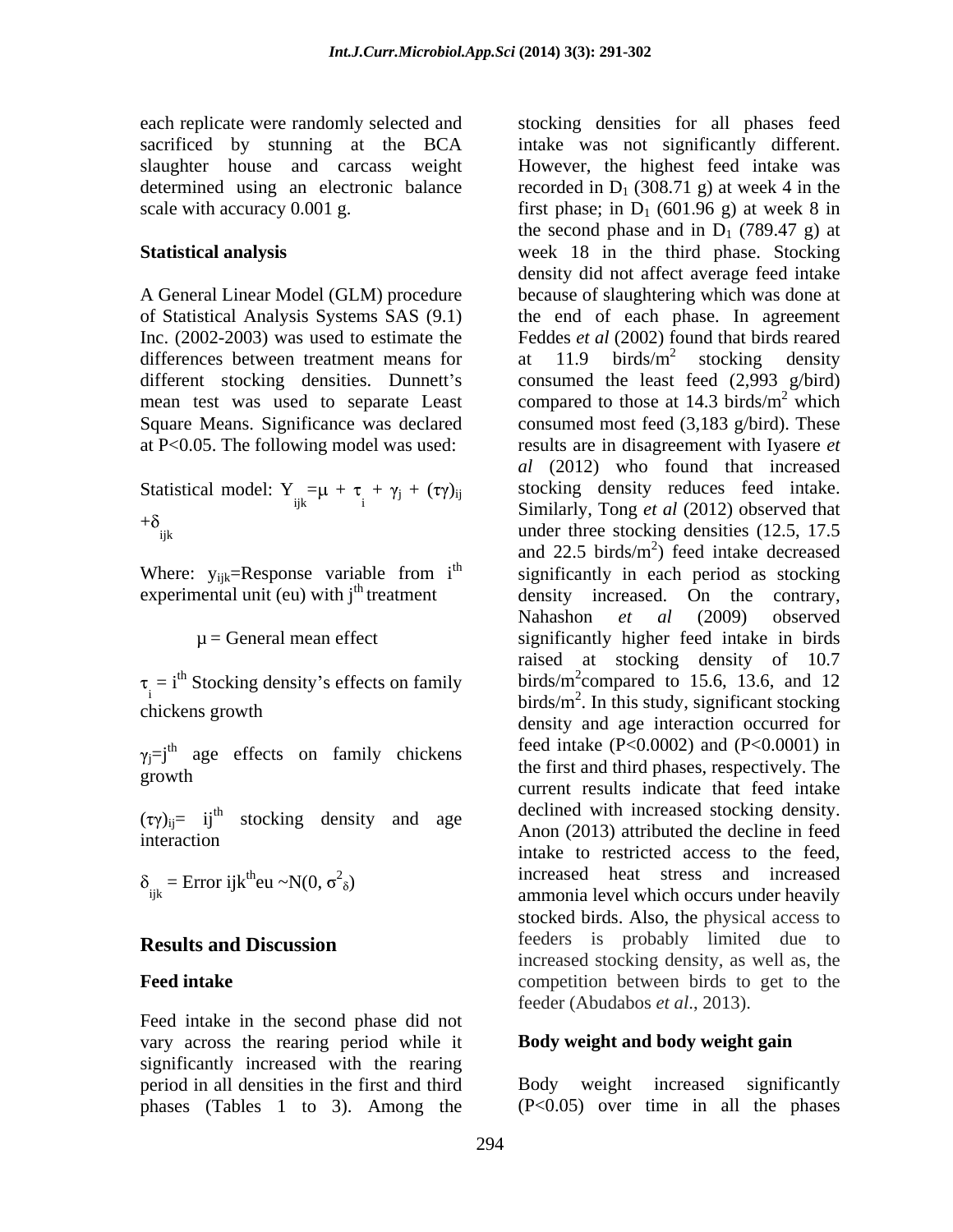(Tables1 to 3). However, BW in all phases was not affected by stocking density due BWG was observed in all the rearing to slaughtering which occurred at the end of each phase. The highest BW was recorded in  $D_1$  (409.75 g) at week 6 in the first phase; in  $D_1$  (1269.40 g) at week 12 in the second phase and in  $D_2$  (2033.20 g) study indicating that the influence of stocking density did not vary for BW. In showed better performance in achieving Similarly, Sekeroglu et al (2011) found the final market weight because of high that birds reared at 17 birds/ $m<sup>2</sup>$  had better  $D_2$  (164.17 g) at week 6 in the first phase;<br>in  $D_1$  (1269.40 g) at week 10 in the second phase and in  $D_2$  (352.10 g) at week 18 in

of the birds. Sekeroglu *et al* (2011) raised Ross 308 broilers under three stocking densities  $(9, 13 \text{ and } 17 \text{ birds/m}^2)$  and observed that BWG at density of 13 birds/ $m^2$  was higher than that of other two stocking densities during the  $2<sup>nd</sup>$  and  $3<sup>rd</sup>$  Mortality  $\frac{nd}{2}$  and  $\frac{2^{rd}}{d}$  . The set of the set of the set of the set of the set of the set of the set of the set of the set of the set of the set of the set of the set of the set of the set of the set of the set of the s weeks of age. The authors also found that birds reared at stocking density of 17 Stocking density did not affect mortality. birds/m<sup>2</sup> had the lowest BWG of all the In the first phase mortality occurred in  $D_1$ birds/ $m<sup>2</sup>$  had the lowest BWG of all the three groups (9, 13 and 17 birds/m<sup>2</sup>) at week 4 and 6 (0.22 $\pm$ 0.11 % each) and during the  $4^{\text{th}}$ ,  $5^{\text{th}}$  and  $6^{\text{th}}$  weeks. No  $D_2$  at week 6 (0.33±0.11 %).

stocking density and age interaction for phases in this study.

### **Feed conversion ratio**

at week 18 in the third phase. The result for family chickens in all the phases on BW is in agreement with Dozier *et al.* (2006) and Sekeroglu *et al* (2011) who recorded in  $D_2$  (4.63) at week 4 in the first found a significant effect of stocking  $\qquad$  phase; in  $D_3$  (2.49) at week 12 in the density on BW of broilers. However, the second phase and in  $D_1$  (3.84) at week 14 current finding is in disagreement with El- in the third phase. This indicates that Deek and Ai-Harthi (2004) and Tayeb *et*  chickens in the above stocking densities *al* (2011) who found no influence of are poor converters of feeds to meat, stocking density on BW of broiler chicks. The probably because they have not been No stocking density x age interaction for selected for faster growth rate. Nahashon BW in all the phases was found in this *et al (2009)* observed significantly lower this study, stocking density of 9 birds/ $m^2$  floor densities of 15.6 and 10.7 birds/ $m^2$ . feed intake as access to the feed and water FCR than those reared at 9 and 13 was not restricted. Generally, no birds/ $m^2$  groups at 21-42 days. The current significant difference was observed in results are in agreement with Sreehari and BWG of chickens in all the phases (Tables Sharma (2010) who reported that birds of 1 to 3). The highest BWG was recorded in lower density groups have a chance to in  $D_1$  (1269.40 g) at week 10 in the second because they cannot convert it into meat the third phase. The authors also found that FCR between The current result is consistent with significant between 0-21 and 0-42 days Iyasere *et al* (2012) who reported that but was significant at 21-42 days of age. In increased stocking density reduces BWG this study, a significant stocking density 2) and  $\frac{1}{2}$  is  $\frac{1}{2}$  in  $\frac{1}{2}$  in  $\frac{1}{2}$  in  $\frac{1}{2}$  in  $\frac{1}{2}$  in  $\frac{1}{2}$  in  $\frac{1}{2}$  in  $\frac{1}{2}$ ) and that the influence of stocking density There was no variation observed in FCR (Tables 1 to 3). The highest FCR was probably because they have not been *et al* (2009) observed significantly lower FCR in birds raised in floor densities of 13.6 and 12 birds/ $m<sup>2</sup>$  than those raised on  $^2$  than those raised on than those raised on 2 floor densities of 15.6 and 10.7 birds/m<sup>2</sup>.<br>Similarly, Sekeroglu *et al* (2011) found that birds reared at 17 birds/ $m<sup>2</sup>$  had better  $^2$  had bottor had better consume more feed which is a waste and are unable to show better FCR value. stocking density groups was not and age interaction occurred for FCR (P<0.0395) in the third phase indicating varied for FCR during the third phase.

### and  $3^{rd}$  Mortality  $r$ d and  $r$  and  $r$  and  $r$  and  $r$  and  $r$  and  $r$  and  $r$  and  $r$  and  $r$  and  $r$  and  $r$  and  $r$  and  $r$  and  $r$  and  $r$  and  $r$  and  $r$  and  $r$  and  $r$  and  $r$  and  $r$  and  $r$  and  $r$  and  $r$  and  $r$  and  $r$  and  $r$  **Mortality**

,  $5^{\text{th}}$  and  $6^{\text{th}}$  weeks. No  $D_2$  at week 6 (0.33 $\pm$ 0.11 %). <sup>th</sup> weeks No. Between  $6(0.22, 0.11.0)$ at week 4 and 6  $(0.22 \pm 0.11)$  % each) and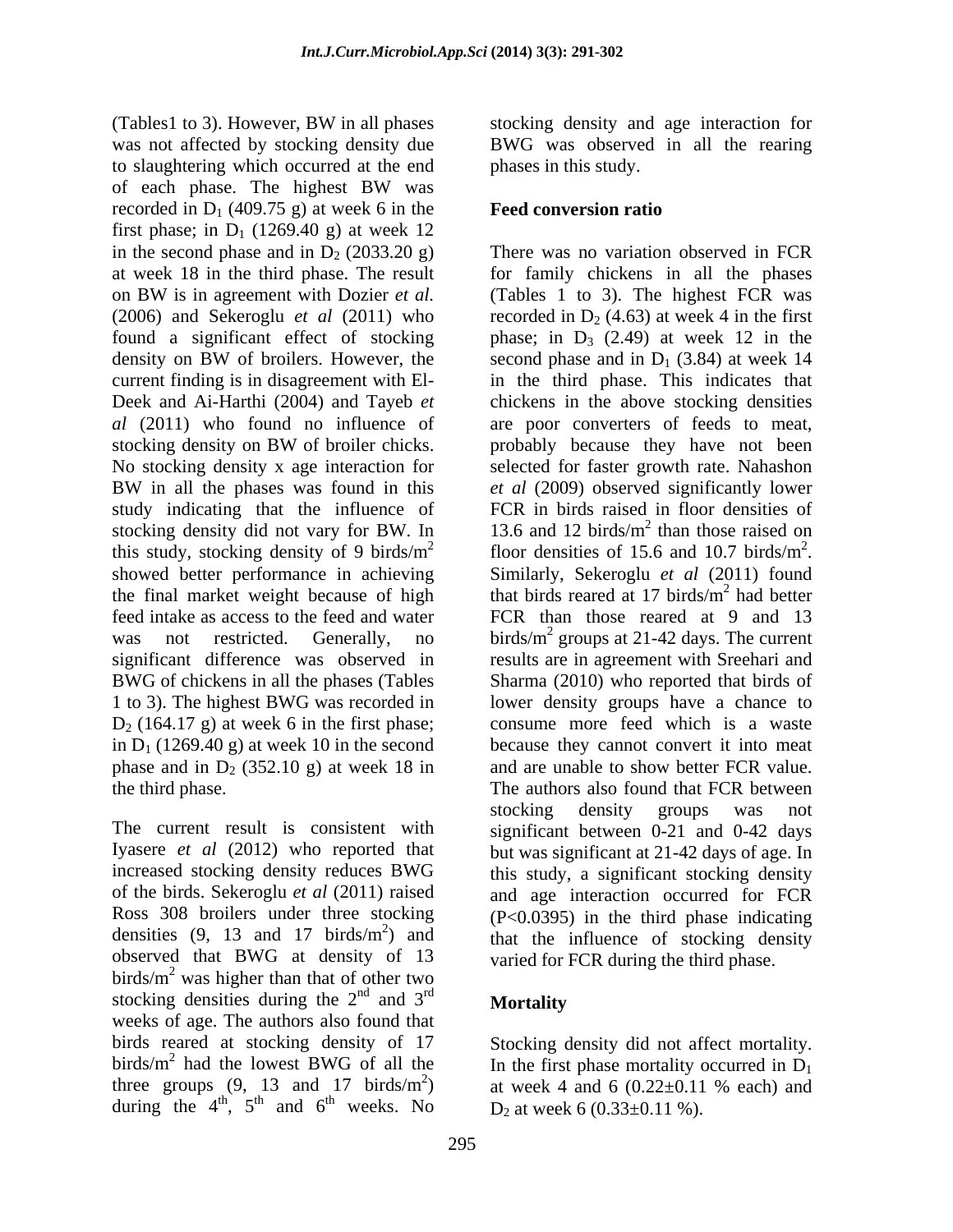| Parameter                                                                                                                                   |    | <b>Density Age (weeks)</b> |                      |                                                                          |                                                     |     |                                    |          |
|---------------------------------------------------------------------------------------------------------------------------------------------|----|----------------------------|----------------------|--------------------------------------------------------------------------|-----------------------------------------------------|-----|------------------------------------|----------|
|                                                                                                                                             |    |                            |                      |                                                                          | Significance of effect (P)                          |     |                                    |          |
|                                                                                                                                             |    | $\mathbf{3}$               |                      | 6                                                                        | <b>SE</b> Density                                   | Age | <b>Intera</b>                      | CV       |
|                                                                                                                                             |    |                            |                      |                                                                          |                                                     |     | ction                              |          |
| <b>Feed intake (g)</b>   10   79.58 <sup>ax</sup>   308.71 <sup>ay</sup>   185.97 <sup>az</sup>   14.12   0.3175                            |    |                            |                      |                                                                          |                                                     |     | $0.0001$ 0.0002                    | 14.46373 |
|                                                                                                                                             |    |                            |                      | $13   109.07^{\circ}   236.29^{\circ}   222.98^{\circ}$                  |                                                     |     |                                    |          |
|                                                                                                                                             |    |                            |                      |                                                                          |                                                     |     |                                    |          |
|                                                                                                                                             |    |                            |                      | 16 99.43 <sup>ax</sup> 221.61 <sup>by</sup> 252.86 <sup>by</sup>         |                                                     |     |                                    |          |
|                                                                                                                                             |    |                            |                      | $19$   121.84 <sup>a</sup>   262.70 <sup>ab</sup>   241.30 <sup>ab</sup> |                                                     |     |                                    |          |
|                                                                                                                                             |    |                            |                      |                                                                          |                                                     |     |                                    |          |
|                                                                                                                                             |    |                            |                      |                                                                          |                                                     |     |                                    |          |
| <b>Body weight (g)</b>   10   $\overline{153.78^a}$   $269.03^{ay}$   $409.75^{az}$   $10.59$   $0.0727$   $0.0001$   $0.1940$   $8.017182$ |    |                            |                      |                                                                          |                                                     |     |                                    |          |
|                                                                                                                                             |    |                            |                      |                                                                          |                                                     |     |                                    |          |
|                                                                                                                                             |    |                            |                      | $13   153.57^a   227.33^{ay}   391.49^{az}$                              |                                                     |     |                                    |          |
|                                                                                                                                             |    |                            |                      |                                                                          |                                                     |     |                                    |          |
|                                                                                                                                             |    |                            |                      | $16$   $156.78^{\circ}$   $243.36^{\circ}$   $395.60^{\circ}$            |                                                     |     |                                    |          |
|                                                                                                                                             |    |                            |                      |                                                                          |                                                     |     |                                    |          |
|                                                                                                                                             |    |                            |                      | $19 \t 164.32^{\text{a}} \t 235.63^{\text{ay}} \t 369.48^{\text{az}}$    |                                                     |     |                                    |          |
|                                                                                                                                             |    |                            |                      |                                                                          |                                                     |     |                                    |          |
|                                                                                                                                             |    |                            |                      |                                                                          |                                                     |     |                                    |          |
| <b>Body Weight</b>                                                                                                                          | 10 | <b>Contract Contract</b>   |                      |                                                                          | $115.25ax$ 140.73 <sup>ax</sup> 14.87 0.4016 0.0001 |     | $\boxed{0.2108}$ $\boxed{25.3701}$ |          |
| Gain(g)                                                                                                                                     |    |                            |                      |                                                                          |                                                     |     |                                    |          |
|                                                                                                                                             | 13 | $\sim$ $ \sim$             |                      | $\overline{73.76}^{ax}$ 164.17 <sup>ay</sup>                             |                                                     |     |                                    |          |
|                                                                                                                                             | 16 | $\sim$                     | $86.58^{ax}$         | $152.24^{ay}$                                                            |                                                     |     |                                    |          |
|                                                                                                                                             |    |                            |                      |                                                                          |                                                     |     |                                    |          |
|                                                                                                                                             | 19 | $\sim$ $ \sim$             | $71.32^{ax}$         | $133.85^{ay}$                                                            |                                                     |     |                                    |          |
|                                                                                                                                             |    |                            |                      |                                                                          |                                                     |     |                                    |          |
| FCR                                                                                                                                         | 10 |                            | 2.83 <sup>ax</sup>   | $1.36^{ax}$ 0.58 0.3224                                                  |                                                     |     |                                    |          |
|                                                                                                                                             | 13 | $\sim$                     | 4.63 <sup>ax</sup>   | $1.39^{ay}$                                                              |                                                     |     |                                    |          |
|                                                                                                                                             |    |                            |                      |                                                                          |                                                     |     |                                    |          |
|                                                                                                                                             | 16 |                            | 2.60 <sup>ax</sup>   | 1.67 <sup>ax</sup>                                                       |                                                     |     |                                    |          |
|                                                                                                                                             | 19 | $\sim$ $ \sim$             | $3.71$ <sup>ax</sup> | 1.83 <sup>ay</sup>                                                       |                                                     |     |                                    |          |

# **Table.1** Means and standard errors of growth parameters of family chickens reared up to 6 weeks of age under intensive system

abMeans in the same column within a parameter with different superscripts differ significantly;

xyMeans in the same row within a parameter with different superscripts differ significantly  $P<0.05$ .

FCR=Feed Conversion Ratio; CV= Cumulative Frequency and SE= Standard error.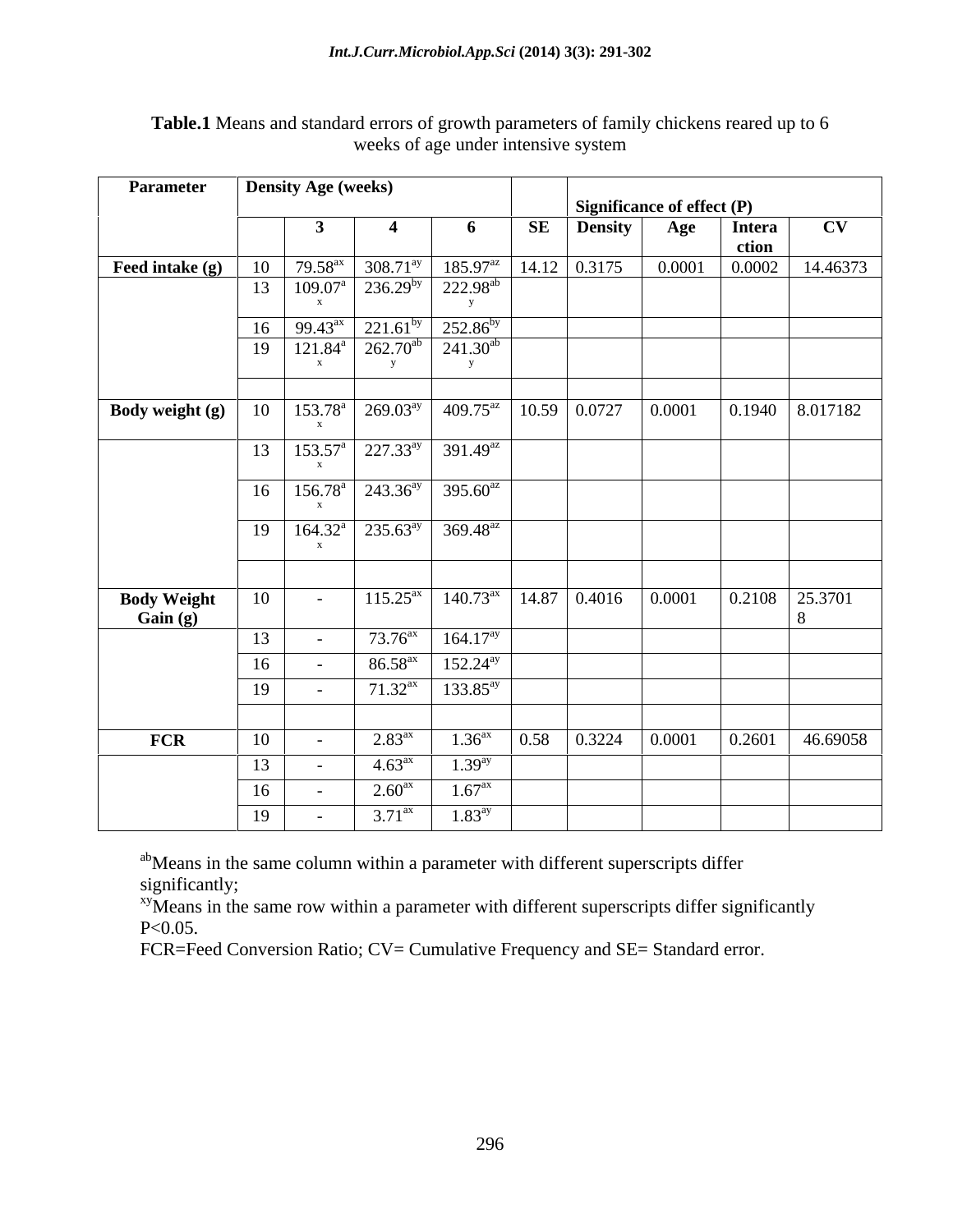| <b>Parameter</b>     | <b>Density</b>       |                                                                      |                    |                            |                   |                        |
|----------------------|----------------------|----------------------------------------------------------------------|--------------------|----------------------------|-------------------|------------------------|
|                      |                      | Age (weeks)                                                          |                    | Significance of effect (P) |                   |                        |
|                      |                      | 10                                                                   | 12                 | <b>SE</b> Densi<br>Age     | <b>Interactio</b> | $\mathbf{C}\mathbf{V}$ |
|                      |                      |                                                                      |                    |                            |                   |                        |
| Feed                 |                      | 8 $601.96^a$ 564.66 <sup>a</sup> 553.65 <sup>ax</sup>                |                    | 34.55  0.064  0.1162       | 0.3150            | 13.0319                |
| intake (g)           |                      |                                                                      |                    |                            |                   |                        |
|                      |                      | 11 $\frac{470.60^b}{x} = \frac{502.89^a}{x} = 513.05^{ax}$           |                    |                            |                   |                        |
|                      |                      |                                                                      |                    |                            |                   |                        |
|                      |                      | 14 $471.37^b$ 553.44 <sup>a</sup> 541.02 <sup>ax</sup>               |                    |                            |                   |                        |
|                      |                      | 17 $459.96^b$ $584.04^a$ $545.74^{ax}$                               |                    |                            |                   |                        |
|                      |                      |                                                                      |                    |                            |                   |                        |
|                      |                      |                                                                      |                    | 37.66 0.204<br>0.0001      | 0.9868            | 8.014930               |
| Body<br>weight $(g)$ |                      | 8 $674.27^a$ 999.35 <sup>a</sup> 1269.40                             |                    | 6                          |                   |                        |
|                      |                      | 11 $\frac{639.06^a}{x}$ $\frac{936.95^a}{y}$ 1195.48                 |                    |                            |                   |                        |
|                      |                      |                                                                      |                    |                            |                   |                        |
|                      |                      | 14 $645.80^a$ $958.41^a$ $1178.71$                                   |                    |                            |                   |                        |
|                      |                      | 17 $634.27^a$ $955.17^a$ $1189.77$                                   |                    |                            |                   |                        |
|                      |                      |                                                                      |                    |                            |                   |                        |
|                      |                      |                                                                      |                    |                            |                   |                        |
| Body<br>Weight       |                      | 8 $^{264.52^a}$ $^{325.08^a}$ $^{270.05^{ax}}$                       |                    | 26.43 0.684 0.0016         | 0.9441            | 19.41427               |
| Gain(g)              |                      |                                                                      |                    |                            |                   |                        |
|                      |                      | 11 $\frac{247.56^a}{x}$ $\frac{297.90^a}{x}$ $\frac{258.51^{ax}}{x}$ |                    |                            |                   |                        |
|                      |                      |                                                                      |                    |                            |                   |                        |
|                      |                      | 14 $\frac{250.20^a}{x}$ $\frac{312.61^a}{x}$ 220.30 <sup>ax</sup>    |                    |                            |                   |                        |
|                      |                      |                                                                      |                    |                            |                   |                        |
|                      |                      | 17 $^{264.79^{a}}$ $^{320.90^{a}}$ $^{234.60^{ax}}$                  |                    |                            |                   |                        |
|                      |                      |                                                                      |                    |                            |                   |                        |
| <b>FCR</b>           | 8 $2.41^{\text{ax}}$ | $1.76^{ax}$ $2.06^{ax}$                                              |                    | 0.21  0.628  0.0159        |                   | 0.3668 20.35758        |
|                      |                      |                                                                      |                    |                            |                   |                        |
|                      | 11 $1.96^{ax}$       | $1.71^{ax}$                                                          | 2.02 <sup>ax</sup> |                            |                   |                        |
|                      | 14 $1.95^{ax}$       | 1.85 <sup>ax</sup>                                                   | 2.49 <sup>ax</sup> |                            |                   |                        |
|                      | $17 \t1.84ax$        | $1.83^{ax}$ $2.34^{ax}$                                              |                    |                            |                   |                        |

**Table.2** Means and standard errors of growth parameters of family chickens reared from 8 to 12 weeks of age under intensive system

<sup>ab</sup>Means in the same column within a parameter with different superscripts differ significantly;

xyMeans in the same row within a parameter with different superscripts differ significantly;P<0.05.

FCR=Feed Conversion Ratio; CV= Cumulative Frequency and SE= Standard error.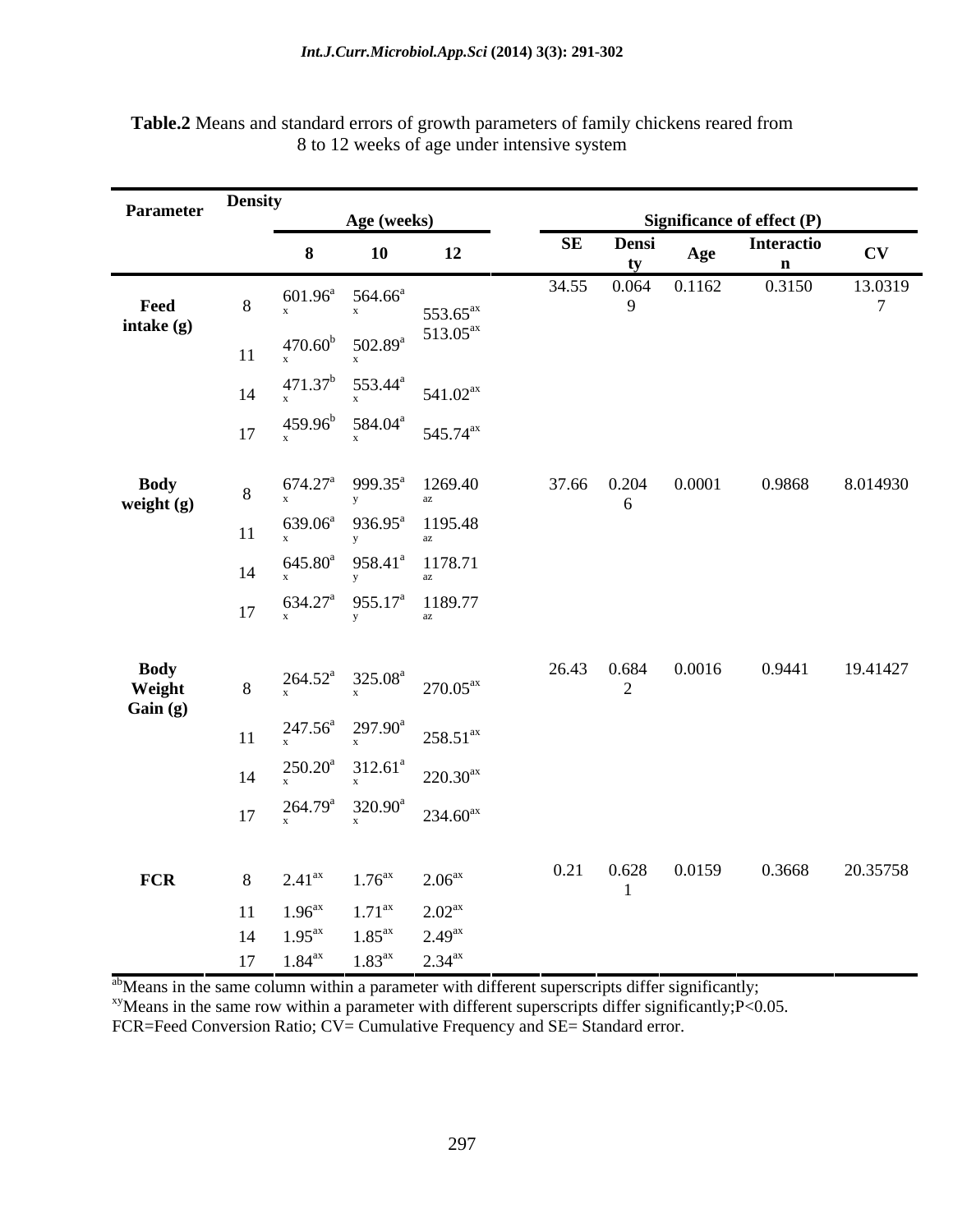| <b>Parameter Density</b>   |    |                    | Age (weeks)                                                       |                                                                                   |                                                                                  | <b>Significance of effect (P)</b> |             |         |
|----------------------------|----|--------------------|-------------------------------------------------------------------|-----------------------------------------------------------------------------------|----------------------------------------------------------------------------------|-----------------------------------|-------------|---------|
|                            |    |                    | 16                                                                | <b>18</b>                                                                         | SE Densit                                                                        | Age                               | Interact CV |         |
|                            |    |                    |                                                                   |                                                                                   |                                                                                  | $0.000$ $0.000$ $0.0001$          |             | 9.89565 |
|                            |    |                    |                                                                   | 6 690.47 <sup>ax</sup> $435.63^a$ 789.47 <sup>az</sup> 27.34                      |                                                                                  |                                   |             | 9       |
| Feed<br>intake<br>(g)      |    |                    |                                                                   |                                                                                   |                                                                                  |                                   |             |         |
|                            |    |                    |                                                                   | 9 647.55 <sup>ax</sup> 525.08 <sup>a</sup> 614.37 <sup>bx</sup>                   |                                                                                  |                                   |             |         |
|                            |    |                    |                                                                   | 12 434.77 <sup>bxy</sup> $431.09^a$ 543.34 <sup>by</sup>                          |                                                                                  |                                   |             |         |
|                            |    |                    |                                                                   | 15 $452.32^{bx}$ $429.55^a$ $637.79^{by}$                                         |                                                                                  |                                   |             |         |
|                            |    |                    |                                                                   |                                                                                   |                                                                                  |                                   |             |         |
|                            |    |                    |                                                                   |                                                                                   | $76.76 \t6 \t\t 0.000 \t\t 0.8449 \t\t 9.10021$<br>3                             |                                   |             |         |
| Body<br>weight<br>(g)      |    |                    |                                                                   | 6 1476.75 <sup>ax</sup> 1708.4 1920.07<br>9 <sup>ay</sup> 9 <sup>ay 1920.07</sup> |                                                                                  |                                   |             |         |
|                            |    |                    |                                                                   | 9 1428.25 <sup>ax</sup> 1681.1 2033.20<br>$0^{axy}$ 2033.20                       |                                                                                  |                                   |             |         |
|                            |    |                    |                                                                   | 12 1452.72 <sup>ax</sup> 1643.6 1848.69<br>$4^{axy}$ 1848.69                      |                                                                                  |                                   |             |         |
|                            |    |                    |                                                                   |                                                                                   |                                                                                  |                                   |             |         |
|                            |    |                    |                                                                   | 15 $1487.70^{ax}$ $1675.3$ $1889.14$<br>$6^{axy}$ $8^{ay}$                        |                                                                                  |                                   |             |         |
|                            |    |                    |                                                                   |                                                                                   |                                                                                  |                                   |             | 37.2366 |
| Body<br>Weight<br>Gain (g) |    |                    |                                                                   |                                                                                   | 6 $207.35^{ax}$ $231.75^a$ $211.58^{ax}$ $44.34$ 8 $5$ $5$                       |                                   |             | 6       |
|                            |    |                    |                                                                   | 9 232.78 <sup>ax</sup> $252.85^a$ 352.10 <sup>bx</sup>                            |                                                                                  |                                   |             |         |
|                            |    |                    |                                                                   | 12 $274.02^{ax}$ $190.92^a$ $205.05^{ax}$                                         |                                                                                  |                                   |             |         |
|                            |    |                    |                                                                   |                                                                                   |                                                                                  |                                   |             |         |
|                            |    |                    |                                                                   | 15 297.93 <sup>ax</sup> $187.66^a$ 213.77 <sup>ax</sup>                           |                                                                                  |                                   |             |         |
|                            |    |                    |                                                                   |                                                                                   |                                                                                  |                                   |             |         |
| <b>FCR</b>                 |    |                    | 6 $3.84^{\text{ax}}$ $1.93^{\text{ax}}$ $3.87^{\text{ax}}$        |                                                                                   | 0.50 $\begin{matrix} 0.137 & 0.038 & 0.0395 & 38.1773 \\ 1 & 3 & 8 \end{matrix}$ |                                   |             |         |
|                            |    |                    | 9 $2.82^{\text{abx}}$ $2.09^{\text{ax}}$ $2.24^{\text{ax}}$       |                                                                                   |                                                                                  |                                   |             |         |
|                            | 15 | 1.56 <sup>bx</sup> | 12 $1.60^{bx}$ $2.40^{ax}$ $3.25^{ax}$<br>$2.53^{ax}$ $3.20^{ax}$ |                                                                                   |                                                                                  |                                   |             |         |

**Table.3** Means and standard errors of growth parameters of family chickens reared from 14 to 18 weeks of age under intensive system

abMeans in the same column within a parameter with different superscripts differ significantly;

xyMeans in the same row within a parameter with different superscripts differ significantly; P<0.05.

FCR=Feed Conversion Ratio; CV= Cumulative Frequency and SE= Standard error.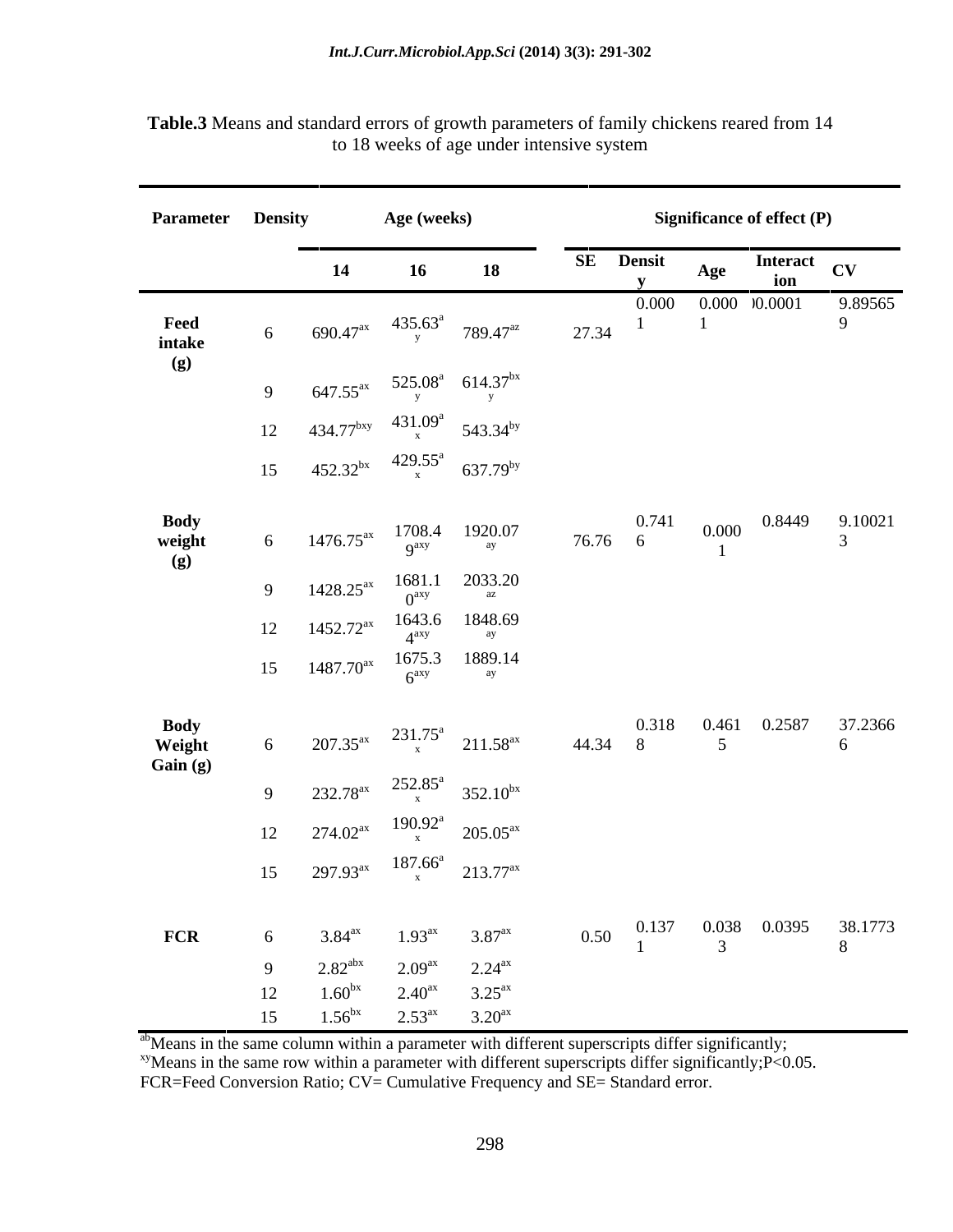| <b>Parameter</b>      | <b>Density</b> | Age                |       | <b>Significance of effect (P)</b> |                        |
|-----------------------|----------------|--------------------|-------|-----------------------------------|------------------------|
|                       |                | (weeks)            |       |                                   |                        |
|                       |                |                    | SE    | <b>Treatment</b>                  | $\mathbf{C}\mathbf{V}$ |
|                       |                |                    |       |                                   |                        |
| Live weight (g)       | 10             | $496.63^{\circ}$   | 27.33 | 0.8073                            | 11.45082               |
|                       | 13             | $463.88^{a}$       |       |                                   |                        |
|                       | 16             | 483.25             |       |                                   |                        |
|                       | 19             | $465.50^a$         |       |                                   |                        |
|                       |                |                    |       |                                   |                        |
| <b>Dressed weight</b> | 10             | $285.75^{\circ}$   | 18.24 | 0.8164                            | 13.20156               |
| (g)                   |                |                    |       |                                   |                        |
|                       | 13             | $268.75^a$         |       |                                   |                        |
|                       |                | $284.63^{\circ}$   |       |                                   |                        |
|                       |                | $266.50^{\circ}$   |       |                                   |                        |
|                       |                | $57.50^{\circ}$    |       | 0.4933                            | 2.799843               |
| Dressing (%)          |                |                    | 0.81  |                                   |                        |
|                       | 13             | $57.75^{\circ}$    |       |                                   |                        |
|                       | 16             | 58.88 <sup>a</sup> |       |                                   |                        |
|                       | 19             | $57.15^{\circ}$    |       |                                   |                        |

# **Table.4** Mean carcass characteristics and live weight of family chickens slaughtered at 6 weeks

abMeans in the same column within a parameter with different superscripts differ significantly;P<0.05.; CV= Cumulative Frequency and SE= Standard error.

| Table.<br>.<br>n carcass characteristics and live weight of family.<br>chickens<br>. Mear |  |
|-------------------------------------------------------------------------------------------|--|
| weeks<br>laughtered at 12                                                                 |  |

| Parame             |    | Age                  | <b>Significance of effect (P)</b> |                  |                        |  |  |
|--------------------|----|----------------------|-----------------------------------|------------------|------------------------|--|--|
|                    |    | Density (weeks)      |                                   |                  |                        |  |  |
|                    |    |                      | SE                                | <b>Treatment</b> | $\mathbf{C}\mathbf{V}$ |  |  |
| Live weight (g)    |    | $1594.63^{\circ}$    | 76.28                             | 0.6887           | 9.573201               |  |  |
|                    | 11 | $1656.38^{a}$        |                                   |                  |                        |  |  |
|                    | 14 | 1598.88 <sup>a</sup> |                                   |                  |                        |  |  |
|                    | 17 | $1524.50^a$          |                                   |                  |                        |  |  |
|                    |    |                      |                                   |                  |                        |  |  |
| Dressed weight (g) |    | $974.05^{\text{a}}$  | 52.15                             | 0.3878           | 10.40969               |  |  |
|                    | 11 | $913.525^{\text{a}}$ |                                   |                  |                        |  |  |
|                    | 14 | $1079.38^{a}$        |                                   |                  |                        |  |  |
|                    | 17 | $1040.68^{\rm a}$    |                                   |                  |                        |  |  |
| Dressing (%)       |    | $61.15^a$            | 2.95                              | 0.0350           | 9.322359               |  |  |
|                    |    | $55.80^{\circ}$      |                                   |                  |                        |  |  |
|                    | 11 |                      |                                   |                  |                        |  |  |
|                    | 14 | $67.55^{\rm b}$      |                                   |                  |                        |  |  |
|                    |    | $68.28^{h}$          |                                   |                  |                        |  |  |

ab<sub>Means</sub> in the same column within a parameter with different superscripts differ

significantly;  $P < 0.05$ .;  $CV =$  Cumulative Frequency and SE= Standard error.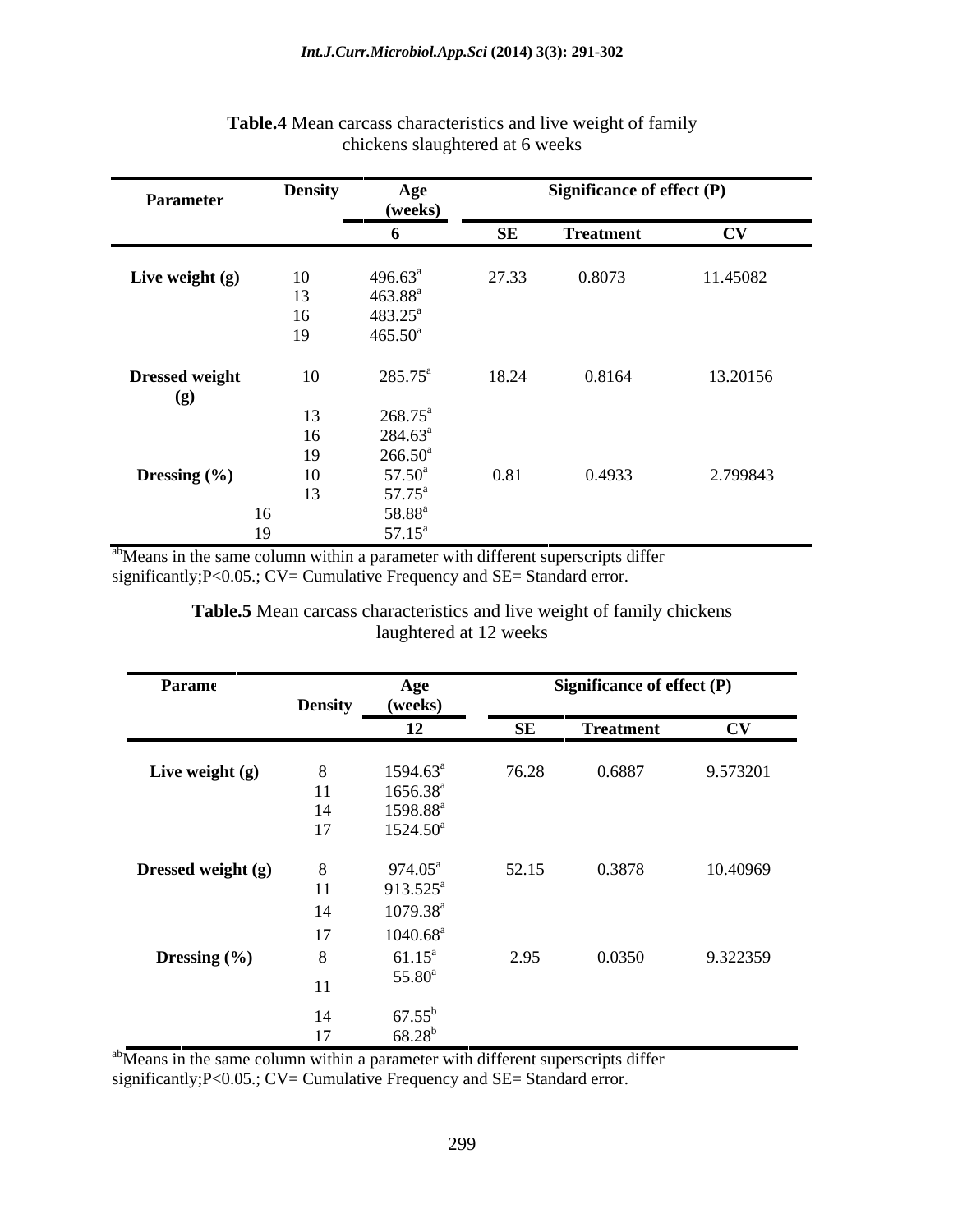| Parameter                   |    | Density Age (weeks)              |           | <b>Significance of effect (P)</b> |                        |
|-----------------------------|----|----------------------------------|-----------|-----------------------------------|------------------------|
|                             |    | 18                               | <b>SE</b> | <b>Treatment</b>                  | $\mathbf{C}\mathbf{V}$ |
|                             |    |                                  | 81.75     | 0.2739                            |                        |
| Live weight (g)             |    | $2319.38^a$<br>$2540.25^{\circ}$ |           |                                   | 6.778734               |
|                             | 12 | 2436.88 <sup>a</sup>             |           |                                   |                        |
|                             | 15 | $2351.25^a$                      |           |                                   |                        |
|                             |    |                                  |           |                                   |                        |
| <b>Dressed weight (g)</b> 6 |    | $1605.13^a$                      | 72.88     | 0.4094                            | 8.656268               |
|                             |    | $1765.75^{\circ}$                |           |                                   |                        |
|                             | 12 | $1725.13^a$                      |           |                                   |                        |
|                             | 15 | $1639.25^{\text{a}}$             |           |                                   |                        |
|                             |    |                                  |           |                                   |                        |
| Dressing (%)                |    | $69.20^{\rm a}$                  | 1.07      | 0.7437                            | 3.057189               |
|                             |    | $69.43^{\circ}$                  |           |                                   |                        |
|                             |    |                                  |           |                                   |                        |
|                             | 12 | $70.75^{\text{a}}$               |           |                                   |                        |
|                             | 15 | $69.63^{\circ}$                  |           |                                   |                        |

**Table 6:** Mean carcass characteristics and live weight of family chickens slaughtered at 18 weeks

<sup>ab</sup>Means in the same column within a parameter with different superscripts differ

significantly; P<0.05.; CV= Cumulative Frequency and SE= Standard error.

The highest mortality was recorded in the due to pecking which occurred as birds third phase at week 16 in stocking density  $D_4$  at week 16 (0.52 $\pm$ 0.18 %). This may be overcrowded. This finding on mortality is consistent with Feddes *et al* (2002) who

### **Carcass characteristics and live weight**

affected by stocking density in all the

were **were** 

overcrowded. This finding on mortality is birds under stocking density  $D_3$  (12 found that stocking density had no effect four stocking densities (8, 10, 12 and 14 on mortality. In agreement with Beg *et al* bird/m<sup>2</sup> ) at 6 weeks of age. In contrast, (2011) no significant (P<0.4100) stocking Tayeb *et al* (2011) found no significant density and age interaction was observed effect of stocking density on carcass for mortality in this study. weight under three stocking densities birds/ $m<sup>2</sup>$ ) was significantly higher under (8.66, 10.41 and 13.36 birds/m²).

All carcass characteristics were not was recorded in  $D_3$  (2496.63 g) at week 6 phases (Tables 4 to 6). The highest live week 12 in the second phase and in  $D_2$ weight was recorded in  $D_1$  (496.63 g) at (1765.75 g) at week 18 in the third phase. week 6 in the first phase; in  $D_2$  (1656.38 In contrast, Beg *et al* (2011) found that g) at week 12 in the second phase and in dressing percentage of birds on  $D_1$  (8  $D_2$  (2540.25 g) at week 18 in the third birds/m<sup>2</sup>) and  $D_2$  (10 birds/m<sup>2</sup>) stocking phase. The current result is in contrast to densities was significantly (P<0.05) higher Beg *et al* (2011) who reported that the compared to  $D_3$  (12 birds/m<sup>2</sup>) and  $D_4$  (14 average live weight of Cobb-500 broiler  $\qquad \text{birds/m}^2)$  stocking densities. The authors In this study, the highest dressed weight in the first phase; in  $D_3$  (1079.38 g) at ) and  $D_2$  (10 birds/m<sup>2</sup>) stocking  $^{2}$  stocking ) stocking  $^{2}$  and D. (14) ) and  $D_4$  (14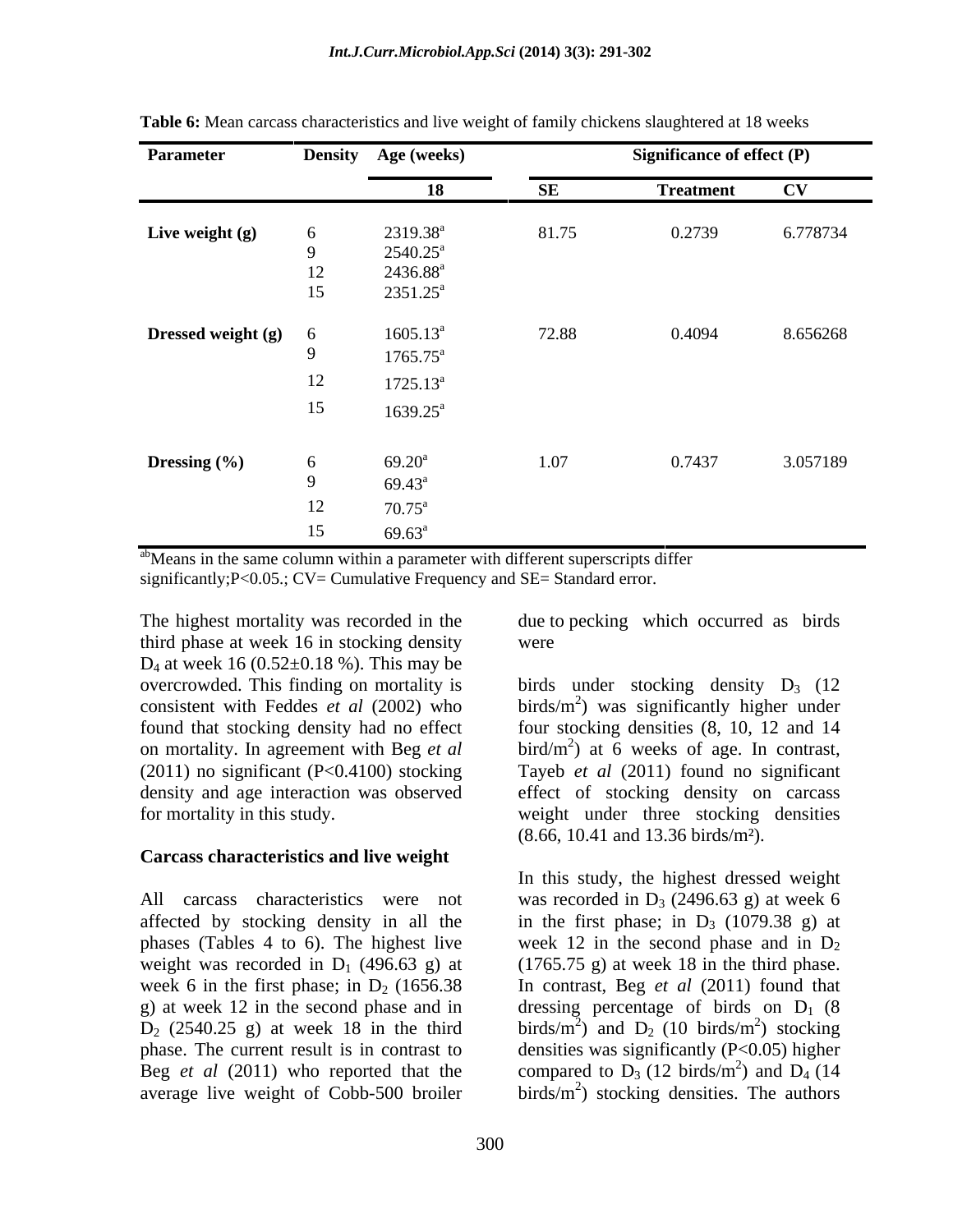concluded that lower stocking density According to Skrbic et al. (2008), low concluded that lower stocking density According to Skrbic et al. (2008), low<br>resulted in higher dressing percentage. Stocking density provides more intensive growth for broilers and higher yield of processed carcass. Also, low stocking density allows for better body Beg, M.A.H., Baqui, M.A., Sarker, N.R. development and carcass conformation (Skrbic et al., 2009a).The highest dressing percentage was recorded in D3 (58.88 %) at week 6 in the first phase; in  $D_4$  (68.28) %) at week 12 in the second phase and in D3 (70.75 %) at week 18 in the third Beloor, J., Kang, H.K., Kim, Y.J., phase. The present results are in disagreement with Sekeroglu *et al* (2011) who reported no influence of stocking density on carcass yield. Similarly, Tayeb *et al* (2011) reported no significant effect of different stocking density on carcass weight and dressing percentage of broiler Djakalia, B., Guichard, B.L. and

The growth parameters of family chickens reared under intensive system were not significantly affected by the different stocking densities probably due to the Dozier III, W.A., Thaxton, J.P., Purswell, slaughtering that occurred at 6, 12 and 18 weeks of age. Stocking density of 10 and Roush, W.B.2006. Production, birds/ $m<sup>2</sup>$  for the first phase (1-6 weeks), 8 birds/ $m^2$  for the second phase (7-12 weeks) and 9 birds/ $m<sup>2</sup>$  for the third phase (13-18) weeks) had better performance for almost all growth parameters. The current results suggest that the optimum stocking density for family chickens reared under intensive<br>stocking density, green tea,<br>system may be 10 birds/ $m^2$  for the first commercial multi enzymes and their

- Anon., 2013. Factors affecting feed intake <http://www.worldpoultry.net/Broilers/> <Nutrition/2013/3/Factors-affecting->
- Aganga, A.A. and Omphile, C.H. 2000. Forage resources of working paper No. 12. Rome.

stocking density provides more intensive

- Botswana.Government Gaborone.
- and Hossain, M.M. 2011. Effect of Stocking Density and Feeding Regime on Performance of Broiler Chicken in Summer Season. *International Journal of Poultry Science,*10 (5): 365-375.
- Subramani, V.K., Jang, I.S., Sohn, S.H. and Moon, Y.S. 2010. The effect of stocking density on stress related genes and telomeric length in broiler chickens. *Australasian Journal of Animal Sciences, 23 (4): 437 – 443.*
- chickens. Soumaila, D. 2011. Effect of *Moringa*  Djakalia, B., Guichard, B.L. and *oleifera* on growth performance and health status of young post-weaning rabbits. *Research Journal of Poultry Sciences,* 4 (1):7-13.
	- for the first phase (1-6 weeks), 8 modeling, and education stocking for the second phase (7-12 weeks) density effects on male broilers grown  $2^{2}$  for the third phase (13-18 to 1.8 kilograms of body weight, J.L., Olanrewaju, H.A., Branton, S.L. and Roush, W.B.2006. Production, *Poultry Science*, 85: 344–351.
- system may be 10 birds/ $m^2$  for the first commercial multi enzymes and their  $phase$ , 8 birds/ $m<sup>2</sup>$  for the second phase and interactions on productive for the second phase and interactions on productive  $9 \text{ birds/m}^2$  for the third phase.  $\blacksquare$  performance, carcass characteristics, **References** constituents. *International Journal of* El-Deek, A.A. and Al-Harthi, M.A. 2004. Responses of modern broiler chicks to stocking density, green tea, interactions on productive liver composition and plasma *Poultry Science,* 3: 635-645.
	- of chickens. Retrieved from broilers: where to set the limits? Estevez, I. 2007. Density allowances for broilers: where to set the limits? *Poultry Science, 86: 1265-1272.*
	- <feed-intake-of-chickens-1172230W/> Issues, opportunities and constraints.<br>anga A.A. and Omphile C.H. 2000 Animal Production and Health FAO, 2014. Family poultry development Issues, opportunities and constraints. Animal Production and Health working paper No. 12. Rome.